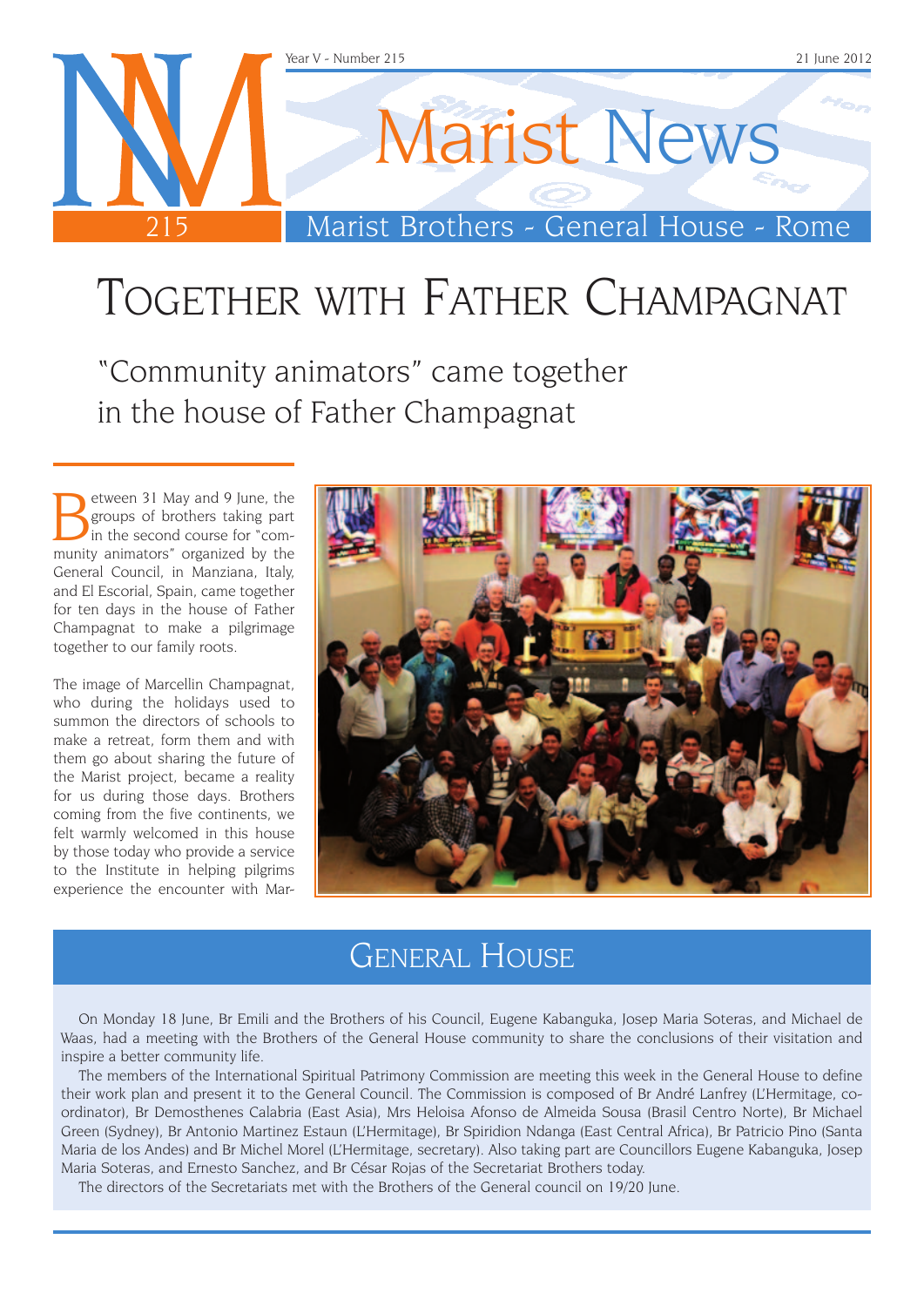cellin and the first brothers in visiting the Marist places.

A significant moment for the group was the celebration of the feast of Saint Marcellin at the Hermitage. A day of much emotion. Contemplating the composition of the community which shared the Eucharist was to contem-

plate the Marist world in miniature and the dream of Champagnat, "all the dioceses of the world enter into our views", became reality.

During our pilgrimage, we took the opportunity to go to Geneva to learn at first hand about the situation of the brothers of the FMSI NGO who are

working on the defence of the rights of the child before the UNO. Marcellin's project never ceases being updated.

We are grateful to the communities who gave us hospitality and have given a face to those places which connect us with our Marist roots.



## PROVINCE OF MÉXICO CENTRAL

### Appointment of Provincial: Br. Ricardo Reynoso



After studying the sondage car-<br>ried out in the Province, the<br>General Council has decided to ried out in the Province, the General Council has decided to appoint Br. Ricardo Reynoso as Provincial of México Central for a second term of three years. Br Ricardo will begin his new term during the holding of the Provincial Chapter in November.

The General Council recognizes the satisfaction of many Brothers of the province with regard to Br Ricardo's first three years of service as Provincial. At the same time, it invites all the Brothers of the Province to give support to strengthening the enthusiasm for being brothers, revitalizing community life and contributing to the new relationship with laity, vocations ministry, and the reorganization of works and communities.

Taking up the words of Br Emili Turú addressed to the Province: "Mary of Guadalupe journeys with each Brother and lay person to the "new land" to which the XXI General Chapter calls us. May she continue to be our model, companion and source of inspiration".

 $\mathcal{L}_\text{max}$ 

*Brother Ricardo was born October 25, l956. Before his election in 2009, he was vice-Provincial and Master of Postulants at FMS Mexico's interprovincial Postulancy. In submitting a brief autobiographical sketch as delegate to the last General Chapter, in 2009, Brother Ricardo wrote as follows:* 

*My path between false starts and successes has found direction in the measure that I have found God.*

*I have felt myself accompanied by « THE GOOD MOTHER » during my 11 years as formator in the postulancy, as director, master or apprentice among the Mixtec Indians, accompanied by communities and charitable brothers who have opened their heart to me :Chepe, Arturo, Chacho, Jorge, Renato, Avelino, Pancho …*

*I received training as a primary and second-*

*ary school teacher, and when I had need of new tools to succeed in carrying out Marcellin's « dream », I participated in a seminar on pastoral planning and in a course for formators at Valpré (France). Most recently, in order to accompany the postulants, under my charge, in their journey of self-discovery, I took a course in psychotherapy.*

*My family is a large one. We lived the faith there in poverty and in the joy of sharing bread and work. My father, an active social activist, my tireless mother, an artist at heart, and my brothers, all have been a valuable resource for me.*

#### **Deceased Brothers**

| 18/06/2012: Bede McCabe                |
|----------------------------------------|
| Europe Centre-Ouest                    |
| 17/06/2012: Hilary Costello            |
| Europe Centre-Ouest                    |
| 16/06/2012: Rakotobe Léonard           |
| Madagascar                             |
| 16/06/2012: Armelindo Postingher       |
| Rio Grande do Sul                      |
| 14/06/2012: Víctor Barrioluengo Blanco |
| Compostela                             |
| 11/06/2012: Dante Luiz Brugalli        |
| Rio Grande do Sul                      |
| 08/06/2012: Richard Chabot             |
| Canada                                 |
| 05/06/2012: Alfano Ferrua              |
| Mediterránea                           |
|                                        |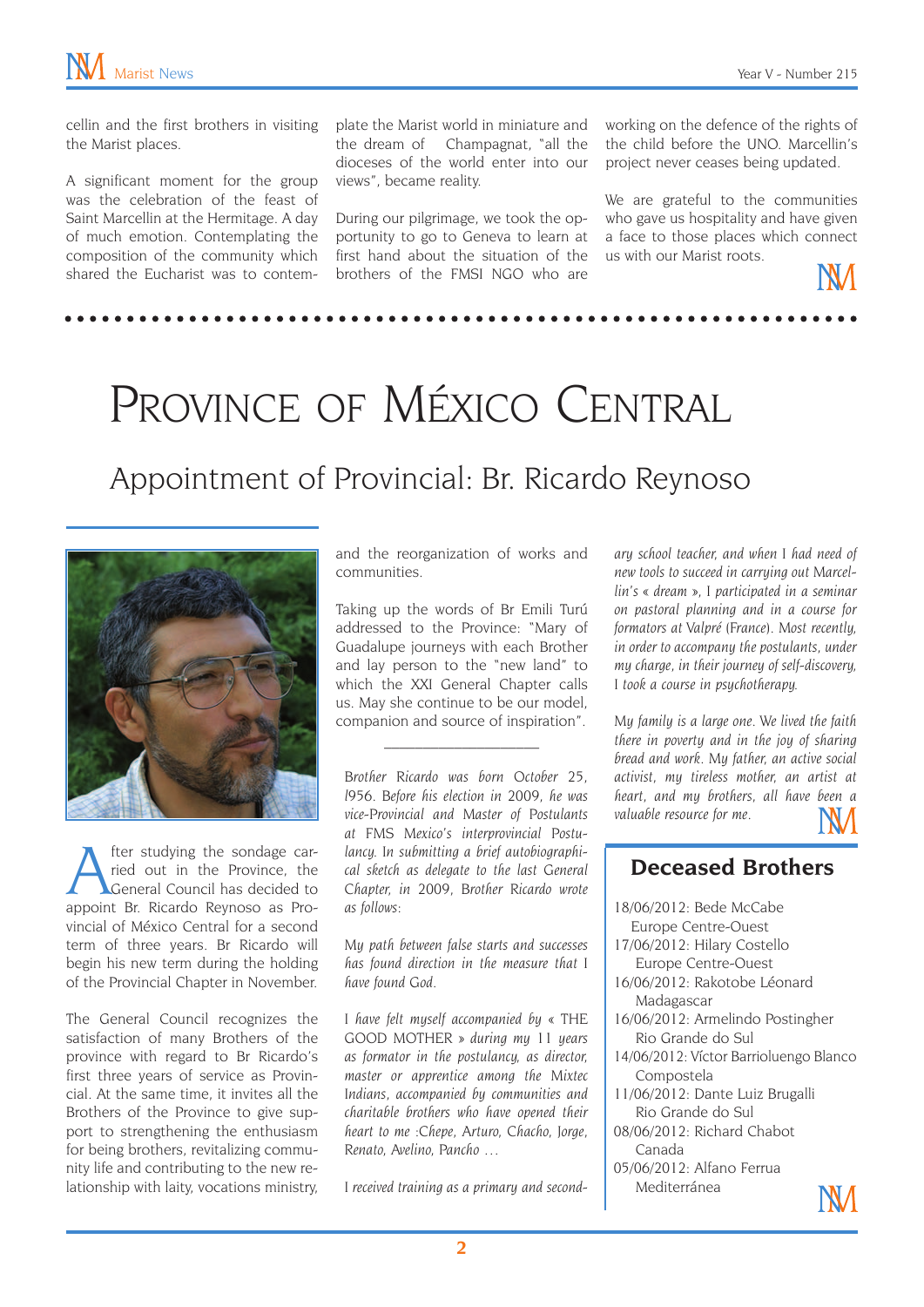## Provincia Norandina

### Appointment of Provincial: Br. Libardo Garzón



fter studying the sondage carried out in theProvince,the General Council has decided to appoint Br Libardo Garzón, Provincial of «Norandina» for a second three year term. He will begin his new mandate during the Provincial Chapter to be held in December.

Br Superior General and his Council

thank Br Libardo for his availability and the support he has received from the brothers of the Province, as well as their satisfaction. Br Emili invites the brothers to continue to support him and strive to develop a spiritual life centred on Jesus; to accept making significant moves; to assure the accompaniment and the ongoing formation of the brothers … ; to improve interpersonal relations so that they become bearers of life; to make the provincial identity became clearer by searching for unity; to look after the new relationship with laity, vocations ministry, and the reorganization of the works and communities.

This is Br Emili's recommendation to theProvince : « It is by living the inspiration which drove Saint Marcellin to respond to the needs of the children and youth of today, and with the participation of each one, that you will be able to implement the desire of restoring to

the brothers the taste and fascination for their vocation, and arrive at provincial unity. »

 $\mathcal{L}_\text{max}$ *Born on February 7, 1963 in Filadelfia Caldas, Colombia; he belongs to the Province of Norandina. He was a member of the REMAR movement and then of the aspirancy program in Manizales. He made his postulancy and novitiate in Medellín, where he took first vows in 1985. In 1989 he made perpetual profession.*

*He has a licentiate in philosophy and religion from the University of Santo Tomás; he was a participant in the masters of novices course directed by Br. Basilio Rueda in 1990-91 at Castelgandolfo; he obtained a licentiate in psychology from the Gregorian University in Rome. He has followed courses in administration and in educational systems management.*

*He has had a variety of ministries: teacher, master of novices, vice-provincial and provincial administrator, rector of School, etc.*

### PROVINCE OF BRASIL CENTRO-NORTE

Appointment of Provincial: Br. Wellington Mousinho de Medeiros

When he was appointed Provincial, Br Wellington committed himself to working for the construction of unity in the Province. He entrusted his service of animation and government to Our Good Mother, telling the Brothers he would only be the vicar of Mary, the first Superior. To gain the desired unity, he asked of all understanding and a sincere desire to live what the General Chapter said



Following the sondage held in the Province, the General Council has<br>decided to reappoint Br Wellington Mousinho de Medeiros as Provincial<br>of « Brasil Centro-Norte », for a second three year term. Br Wellington<br>will commenc ollowing the sondage held in the Province, the General Council has decided to reappoint Br Wellington Mousinho de Medeiros as Provincial of « Brasil Centro-Norte », for a second three year term. Br Wellington Chapter in December.